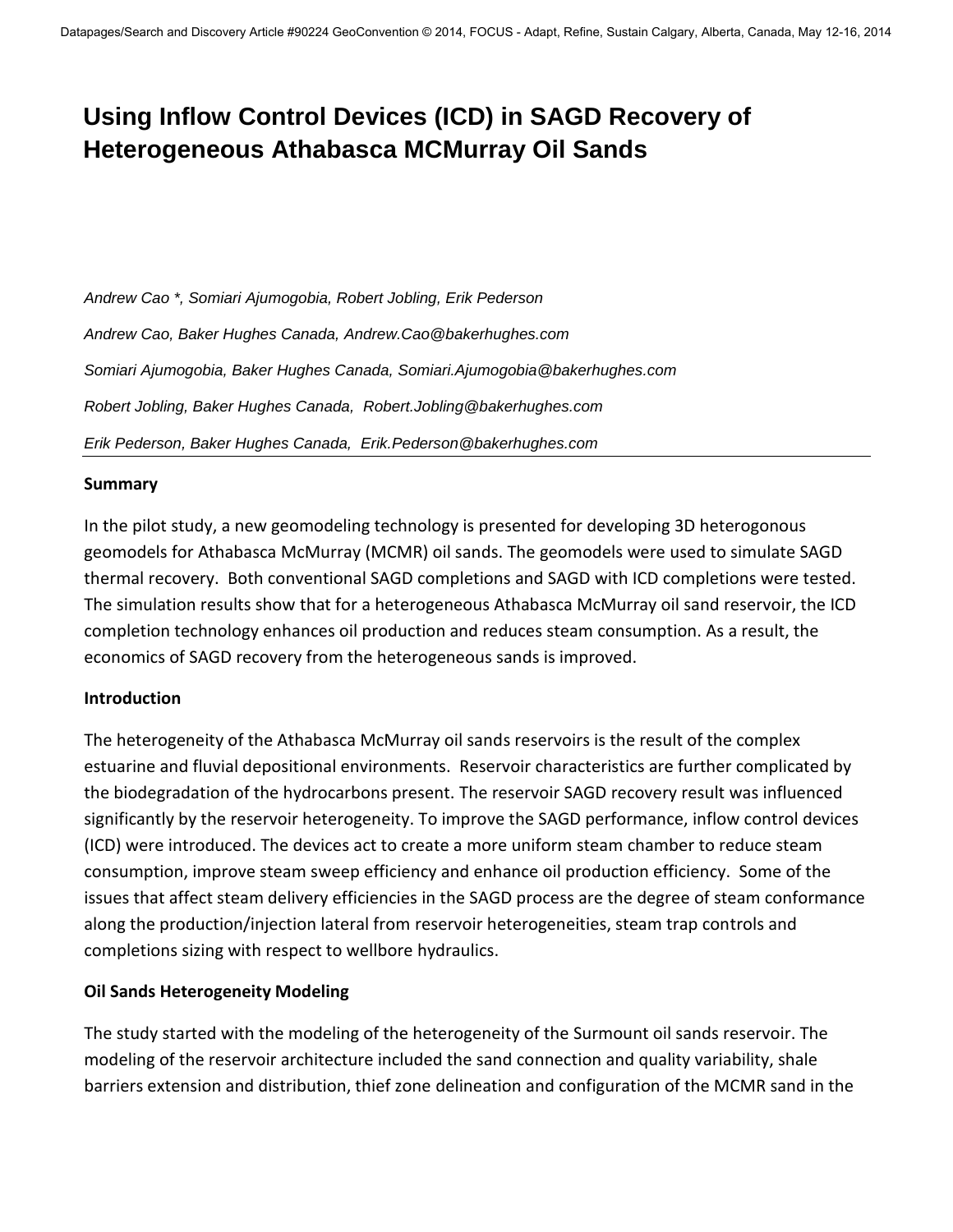area. Based on the same data set, different levels of heterogeneous geomodels were generated using different modeling methods (random disturbance as shown in Figure 1 and P-Field, etc.) and geostatistical settings. The geomodels were exported to a thermal simulator for SAGD recovery simulation.



**Figure 1: Examples of Permeability Model with/without Random Disturbance (Model1: Non-Disturbed, Model2: Disturbed)**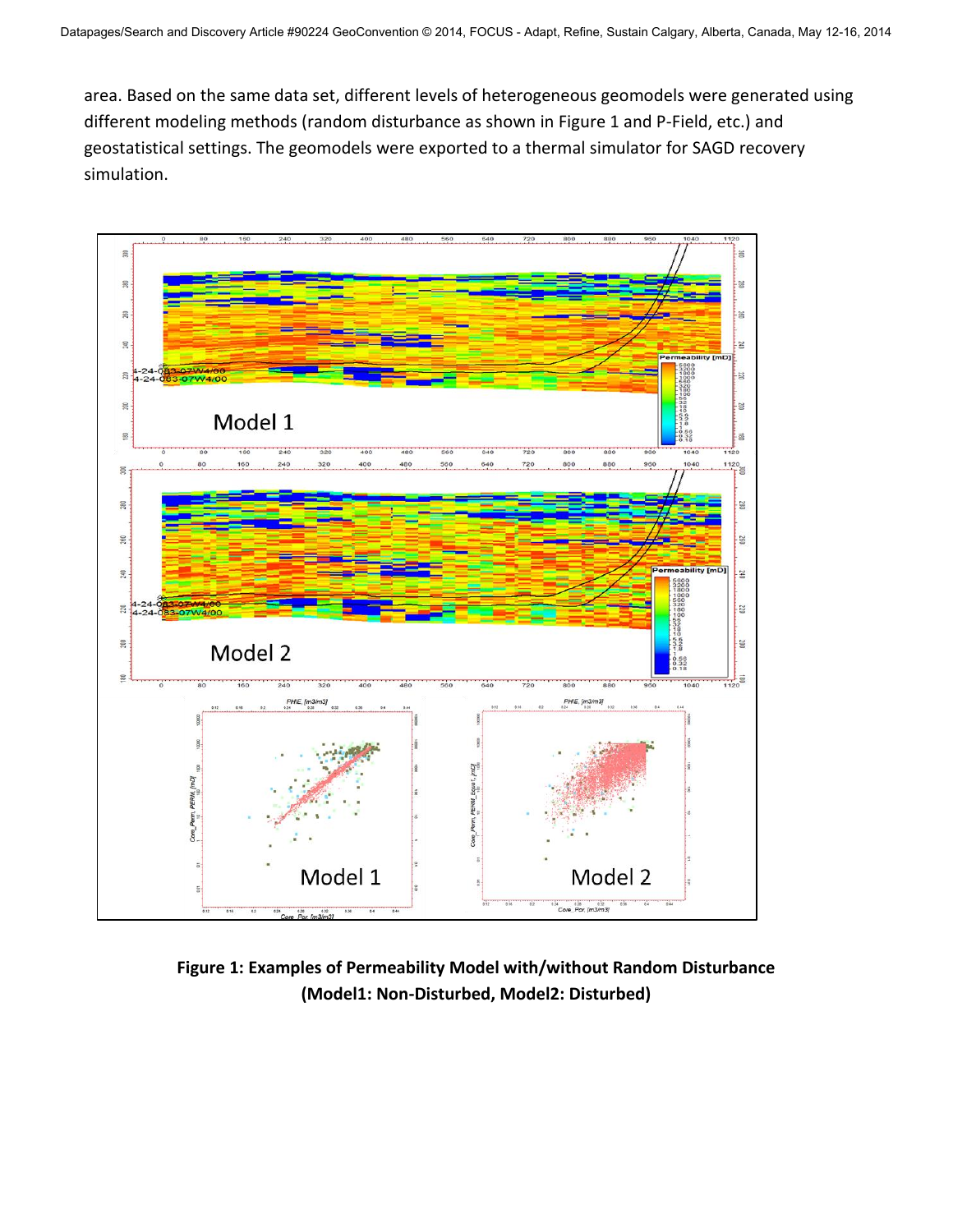### **SAGD Simulation with/without ICD**

The study shows the comparison between traditional completion techniques various ICD arrangements have on the producer and injector wells. The significance of SAGD with ICD completion is evident in the effects of sub-cool, production rates, cumulative production, steam conformance and cumulative steam-to-oil ratio (CSOR). SAGD oil rates with and without ICD examples are presented in Figure 2. The comparison also quantifies the economic benefits of deploying the ICDs in SAGD wells. The economic comparison is based on net present value (NPV) analysis and payout of the various cases.



**Figure 2: Example of SAGD Oil Rate Prediction with/without ICD Completions (Base Case: Non-ICD, FRR Case: with Two Different ICD Methods)**